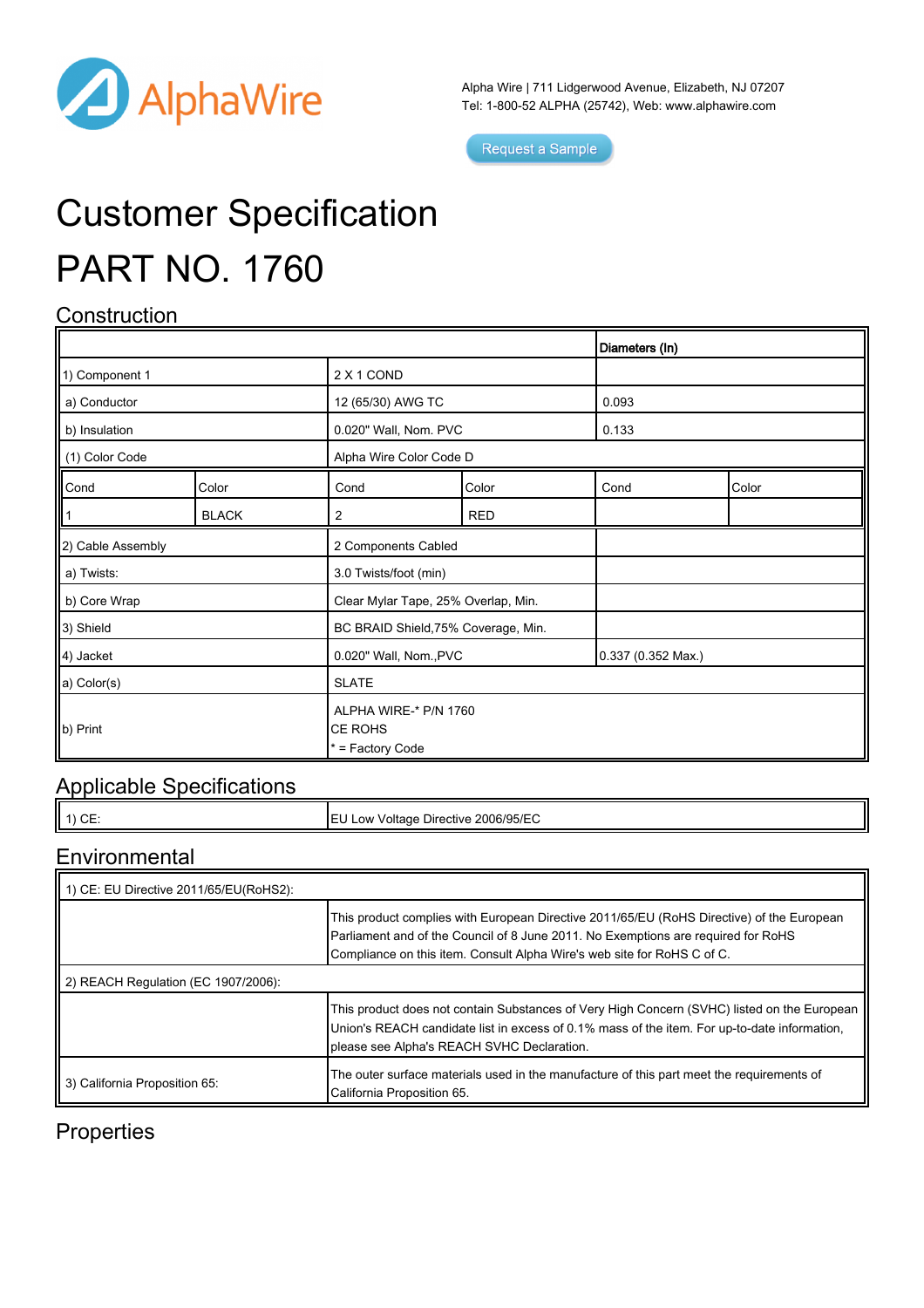| Physical & Mechanical Properties |                                                 |  |
|----------------------------------|-------------------------------------------------|--|
| 1) Temperature Range             | -20 to 80 $^{\circ}$ C                          |  |
| 2) Bend Radius                   | 10X Cable Diameter                              |  |
| 3) Pull Tension                  | 109 Lbs, Maximum                                |  |
| <b>Electrical Properties</b>     | (For Engineering purposes only)                 |  |
| 1) Voltage Rating                | 450 V <sub>RMS</sub>                            |  |
| 2) Capacitance                   | 75 pf/ft @1 kHz, Nominal Conductor to Conductor |  |
| 3) Ground Capacitance            | 135 pf/ft @1 kHz, Nominal                       |  |
| 4) Characteristic Impedance      | $30 \Omega$                                     |  |
| 5) Inductance                    | 0.16 µH/ft, Nominal                             |  |
| 6) Conductor DCR                 | 1.76 Ω/1000ft @20°C, Nominal                    |  |
| 7) OA Shield DCR                 | 2.6 Ω/1000ft @20°C, Nominal                     |  |

#### **Other**

| Packaging      | Flange x Traverse x Barrel (inches)  |
|----------------|--------------------------------------|
| a) 1000 FT     | 18 x 12 x 8 Continuous length        |
| b) 500 FT      | 16 x 11 x 8 Continuous length        |
| $\ c\ $ 100 FT | 12 x 10 x 5 Continuous length        |
|                | [Spool dimensions may vary slightly] |

[www.alphawire.com](http://www.alphawire.com)

Alpha Wire | 711 Lidgerwood Avenue, Elizabeth, NJ 07207 Tel: 1-800-52 ALPHA (25742)

Although Alpha Wire ("Alpha") makes every reasonable effort to ensure their accuracy at the time of publication, information and specifications described herein are subject to errors or omissions and to changes without notice, and the listing of such information and specifications does not ensure product availability.

Alpha provides the information and specifications herein on an "AS IS" basis, with no representations or warranties, whether express, statutory or implied. In no event will Alpha be liable for any damages (including consequential, indirect, incidental, special, punitive, or exemplary) whatsoever, even if Alpha had been advised of the possibility of such damages, whether in an action under contract, negligence or any other theory, arising out of or in connection with the use, or inability to use, the information or specifications described herein.

#### ALPHA WIRE - CONFIDENTIAL AND PROPRIETARY

Notice to persons receiving this document and/or technical information. This document is confidential and is the exclusive property of ALPHA WIRE, and is merely on loan and subject to recall by ALPHA WIRE at any time. By taking possession of this document, the recipient acknowledges and agrees that this document cannot be used in any manner adverse to the interests of ALPHA WIRE, and that no portion of this document may be copied or otherwise reproduced without the prior written consent of ALPHA WIRE. In the case of conflicting contractual provisions, this notice shall govern the status of this document. ©2013 ALPHA WIRE - all rights reserved.